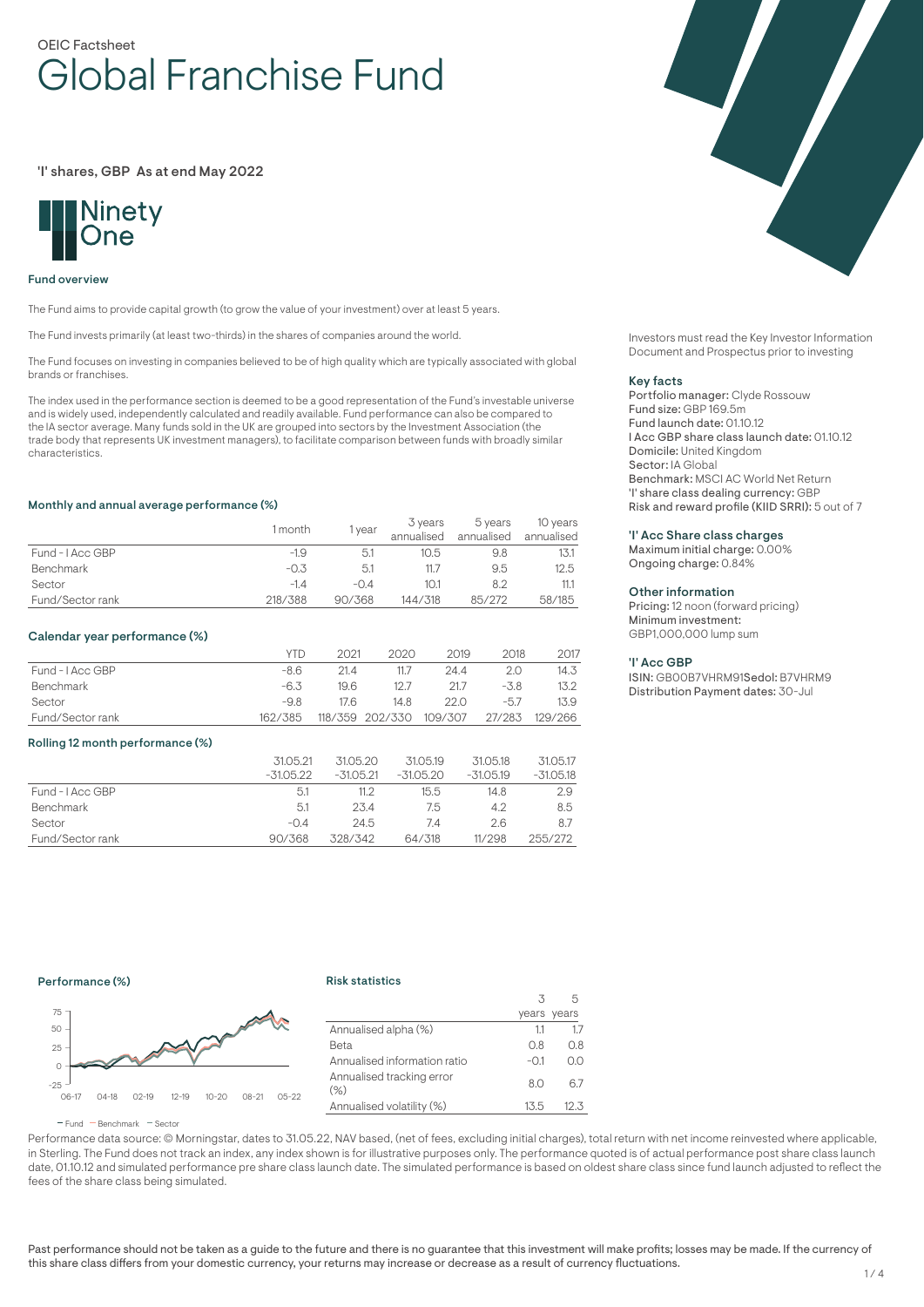# Global Franchise Fund

| Visa Inc                    | 8.8  |
|-----------------------------|------|
| Microsoft Corp              | 6.0  |
| <b>ASML Holding NV</b>      | 6.0  |
| Moody's Corp                | 5.8  |
| Philip Morris International | 4.9  |
| Booking Holdings Inc        | 4.8  |
| Nestle SA                   | 4.6  |
| Intuit Inc                  | 4.4  |
| Johnson & Johnson           | 4.1  |
| Verisign Inc                | 3.9  |
| Total                       | 53.3 |

Number of equity holdings: 26

| Sector analysis (%) |  |  |
|---------------------|--|--|
|                     |  |  |

| Information Technology        | 38.7 |
|-------------------------------|------|
| <b>Consumer Staples</b>       | 16.6 |
| Financials                    | 15.7 |
| <b>Health Care</b>            | 14.3 |
| <b>Communication Services</b> | 8.9  |
| <b>Consumer Discretionary</b> | 4.8  |
| Cash                          | 1.0  |
| Total                         |      |

# Geographic allocation (%)

| <b>United States</b>    | 68.2     |
|-------------------------|----------|
| Europe ex UK            | 20.6     |
| <b>Emerging Markets</b> | 5.4      |
| United Kingdom          | 2.2      |
| Other                   | 2.6      |
| Cash                    | $1 \cap$ |
| Total                   |          |
|                         |          |

# Top & bottom stock weightings vs

| benchmark (%)                                |        |
|----------------------------------------------|--------|
| Visa Inc                                     | 8.2    |
| Moody's Corp                                 | 5.7    |
| <b>ASML Holding NV</b>                       | 5.6    |
| Booking Holdings Inc                         | 4.6    |
| Philip Morris International                  | 4.6    |
| Taiwan Semiconductor Manufacturing<br>Co Ltd | $-0.8$ |
| Tesla Inc                                    | $-1.1$ |
| Amazon.com Inc                               | $-1.8$ |
| Alphabet Inc                                 | $-2.2$ |
| Apple Inc                                    | $-4.0$ |

#### Top & bottom sector weightings vs benchmark (%)

| <b>DUILLING NAVOL</b>         |        |
|-------------------------------|--------|
| Information Technology        | 17.3   |
| Consumer Staples              | 9.3    |
| Health Care                   | 2.0    |
| <b>Communication Services</b> | 1.1    |
| Financials                    | 1.0    |
| Utilities                     | $-3.1$ |
| Materials                     | $-5.1$ |
| Energy                        | $-5.2$ |
| Consumer Discretionary        | $-6.2$ |
| Industrials                   | -9.4   |
|                               |        |

### Top & bottom country weightings vs

| benchmark (%)        |        |
|----------------------|--------|
| <b>United States</b> | 7.6    |
| Switzerland          | 5.9    |
| Netherlands          | 4.9    |
| Ireland              | 2.8    |
| Israel               | 2.4    |
| United Kingdom       | $-1.8$ |
| Australia            | $-2.0$ |
| France               | $-2.8$ |
| Canada               | $-3.2$ |
| Japan                | -5.5   |

The portfolio may change significantly over a short period of time. This is not a buy or sell recommendation for any particular security. Figures may not always sum to 100 due to rounding.

The yield information has been calculated as at 31.05.22. Where FTSE data is shown, source: FTSE International Limited ("FTSE") © FTSE 2022. Please note a disclaimer applies to FTSE data and can be found at https://research.ftserussell.com/products/downloads/FTSE\_Wholly\_Owned\_Non-Partner.pdf. Where MSCI data is shown, source: MSCI. MSCI makes no express or implied warranties or representations and shall have no liability whatsoever with respect to any MSCI data contained herein. The MSCI data may not be further redistributed or used as a basis for other indices or any securities or financial products. This report is not approved, endorsed, reviewed or produced by MSCI. None of the MSCI data is intended to constitute investment advice or a recommendation to make (or refrain from making) any kind of investment decision and may not be relied on as such. All other information is from Ninety One at 31.05.22.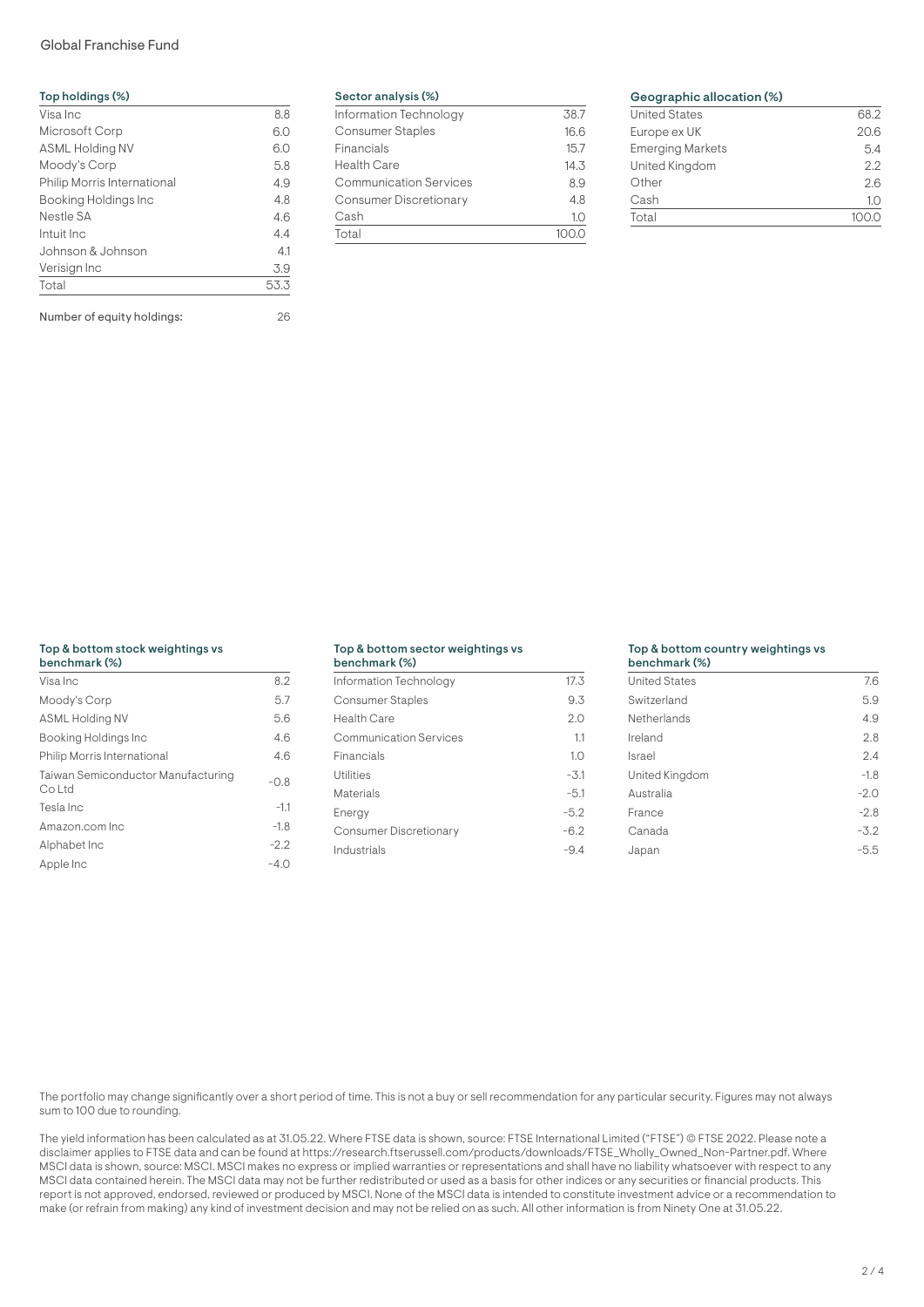### General risks

The value of these investments, and any income generated from them, will be affected by changes in interest rates, general market conditions and other political, social and economic developments, as well as by specific matters relating to the assets in which they invest. Past performance does not predict future returns; losses may be made. Ongoing costs and charges will impact returns. The Fund's objectives will not necessarily be achieved and there is no guarantee that these investments will make profits; losses may be made. Environmental, social or governance related risk events or factors, if they occur, could cause a negative impact on the value of investments. This Fund may not be appropriate for investors who plan to withdraw their money within the short to medium term.

## Specific fund risks

Concentrated portfolio: The portfolio invests in a relatively small number of individual holdings. This may mean wider fluctuations in value than more broadly invested portfolios.

Currency exchange: Changes in the relative values of different currencies may adversely affect the value of investments and any related income.

Derivatives: The use of derivatives is not intended to increase the overall level of risk. However, the use of derivatives may still lead to large changes in value and includes the potential for large financial loss. A counterparty to a derivative transaction may fail to meet its obligations which may also lead to a financial loss.

Equity investment: The value of equities (e.g. shares) and equity-related investments may vary according to company profits and future prospects as well as more general market factors. In the event of a company default (e.g. insolvency), the owners of their equity rank last in terms of any financial payment from that company.

### Important information

All data as at 31.05.22. The most up to date fund details (e.g. name, overview, key facts etc) are reflected as at the date of publication. Any changes effective after publication will appear in the next update. This is a marketing communication. We recommend that you seek independent financial advice to ensure this Fund is suitable for your investment needs. This communication should not be distributed to retail customers who are resident in countries where the Fund is not registered for sale or in any other circumstances where its distribution is not authorised or is unlawful.

All the information contained in this communication is believed to be reliable but may be inaccurate or incomplete. A rating is not a recommendation to buy, sell or hold a fund.

The Fund is a sub-fund of the Ninety One Funds Series range (series i - iv) which are incorporated in England and Wales as investment companies with variable capital. Ninety One Fund Managers UK Ltd (registered in England and Wales No. 2392609 and authorised and regulated by the Financial Conduct Authority) is the authorised corporate director of the Ninety One Funds Series range.

This communication is not an invitation to make an investment nor does it constitute an offer for sale. Any decision to invest in the Fund should be made only after reviewing the full offering documentation, including the Key Investor Information Documents (KIID) and Prospectus, which set out the fund specific risks. Fund prices and copies of the Prospectus, annual and semi-annual Report & Accounts, Instruments of Incorporation and the Key Investor Information Documents may be obtained from www.ninetyone.com.